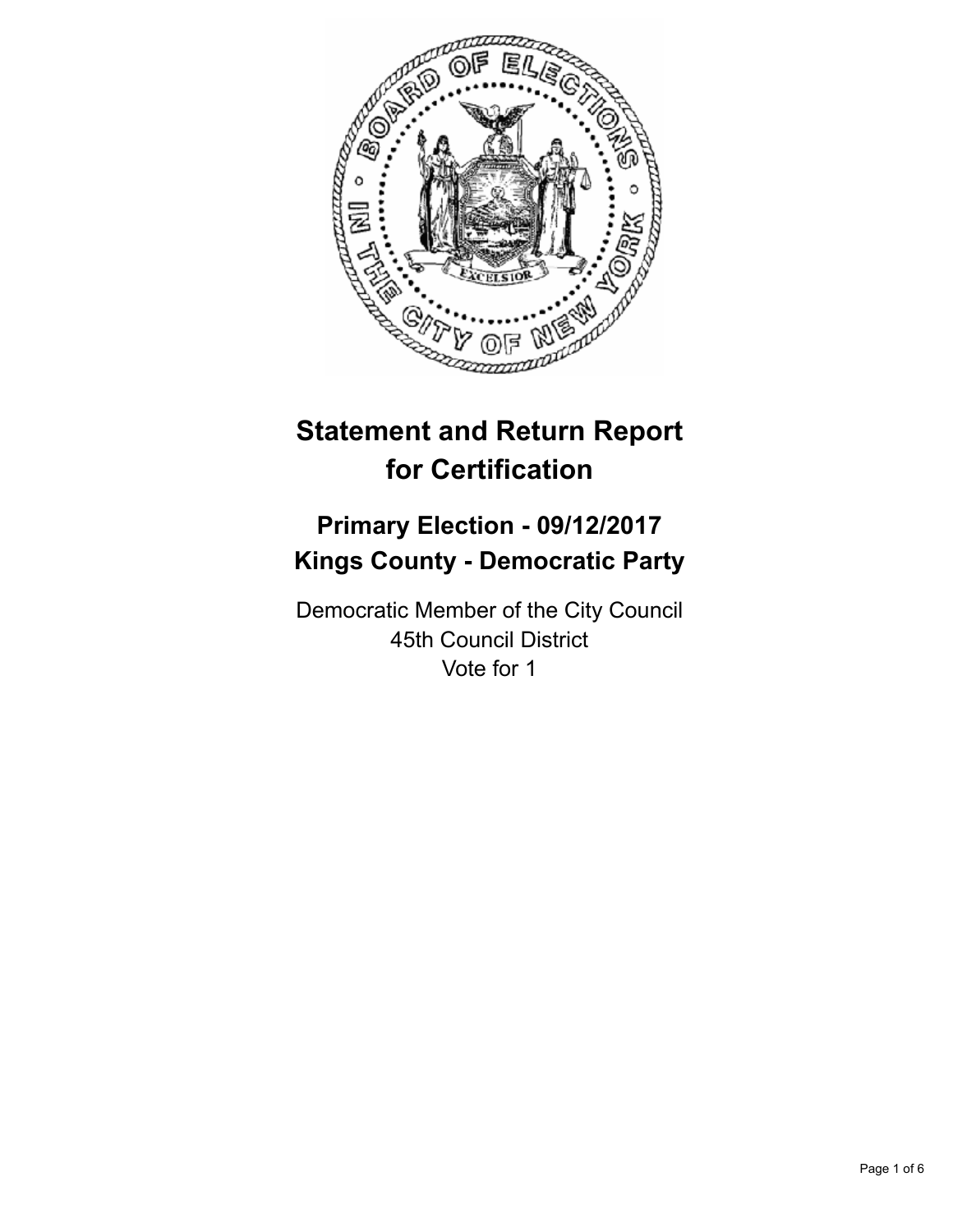

## **Assembly District 41**

| <b>PUBLIC COUNTER</b>                                    | 2,346 |
|----------------------------------------------------------|-------|
| <b>MANUALLY COUNTED EMERGENCY</b>                        | 0     |
| ABSENTEE / MILITARY                                      | 78    |
| AFFIDAVIT                                                | 7     |
| <b>Total Ballots</b>                                     | 2,431 |
| Less - Inapplicable Federal/Special Presidential Ballots | 0     |
| <b>Total Applicable Ballots</b>                          | 2,431 |
| <b>JUMAANE D. WILLIAMS</b>                               | 1,888 |
| <b>LOU CESPEDES</b>                                      | 228   |
| BRIAN CUNNINGHAM (WRITE-IN)                              |       |
| KRISTEN GILLBERT (WRITE-IN)                              | 1     |
| <b>MATHIEU EUGENE (WRITE-IN)</b>                         | 1     |
| TOM FAHERTY (WRITE-IN)                                   | 1     |
| UNATTRIBUTABLE WRITE-IN (WRITE-IN)                       | 1     |
| <b>Total Votes</b>                                       | 2,121 |
| Unrecorded                                               | 310   |

#### **Assembly District 42**

| <b>PUBLIC COUNTER</b>                                    | 3,793          |
|----------------------------------------------------------|----------------|
| <b>MANUALLY COUNTED EMERGENCY</b>                        | 0              |
| <b>ABSENTEE / MILITARY</b>                               | 85             |
| <b>AFFIDAVIT</b>                                         | 16             |
| <b>Total Ballots</b>                                     | 3,894          |
| Less - Inapplicable Federal/Special Presidential Ballots | 0              |
| <b>Total Applicable Ballots</b>                          | 3,894          |
| JUMAANE D. WILLIAMS                                      | 3,040          |
| <b>LOU CESPEDES</b>                                      | 400            |
| ANTHONY BECKFORD (WRITE-IN)                              | 4              |
| BRIAN CUMMINGHAM (WRITE-IN)                              | 3              |
| BRIAN CUNNINGHAM (WRITE-IN)                              | $\overline{2}$ |
| CHAIM DEUTSCH (WRITE-IN)                                 | 1              |
| ERNEST EMMANUEL (WRITE-IN)                               | 1              |
| LAURIE COMBO (WRITE-IN)                                  | 1              |
| LETITIA JAMES (WRITE-IN)                                 | 1              |
| MATHIEU EUGENE (WRITE-IN)                                | 4              |
| OZZIE J GREENBERG (WRITE-IN)                             | $\overline{2}$ |
| PAUL AINSWORTH FRANCIS (WRITE-IN)                        | 1              |
| TAMAR S APFELDORF (WRITE-IN)                             | 1              |
| UNATTRIBUTABLE WRITE-IN (WRITE-IN)                       | 1              |
| UNCOUNTED WRITE-IN PER STATUTE (WRITE-IN)                | 2              |
| <b>Total Votes</b>                                       | 3,464          |
| Unrecorded                                               | 430            |
|                                                          |                |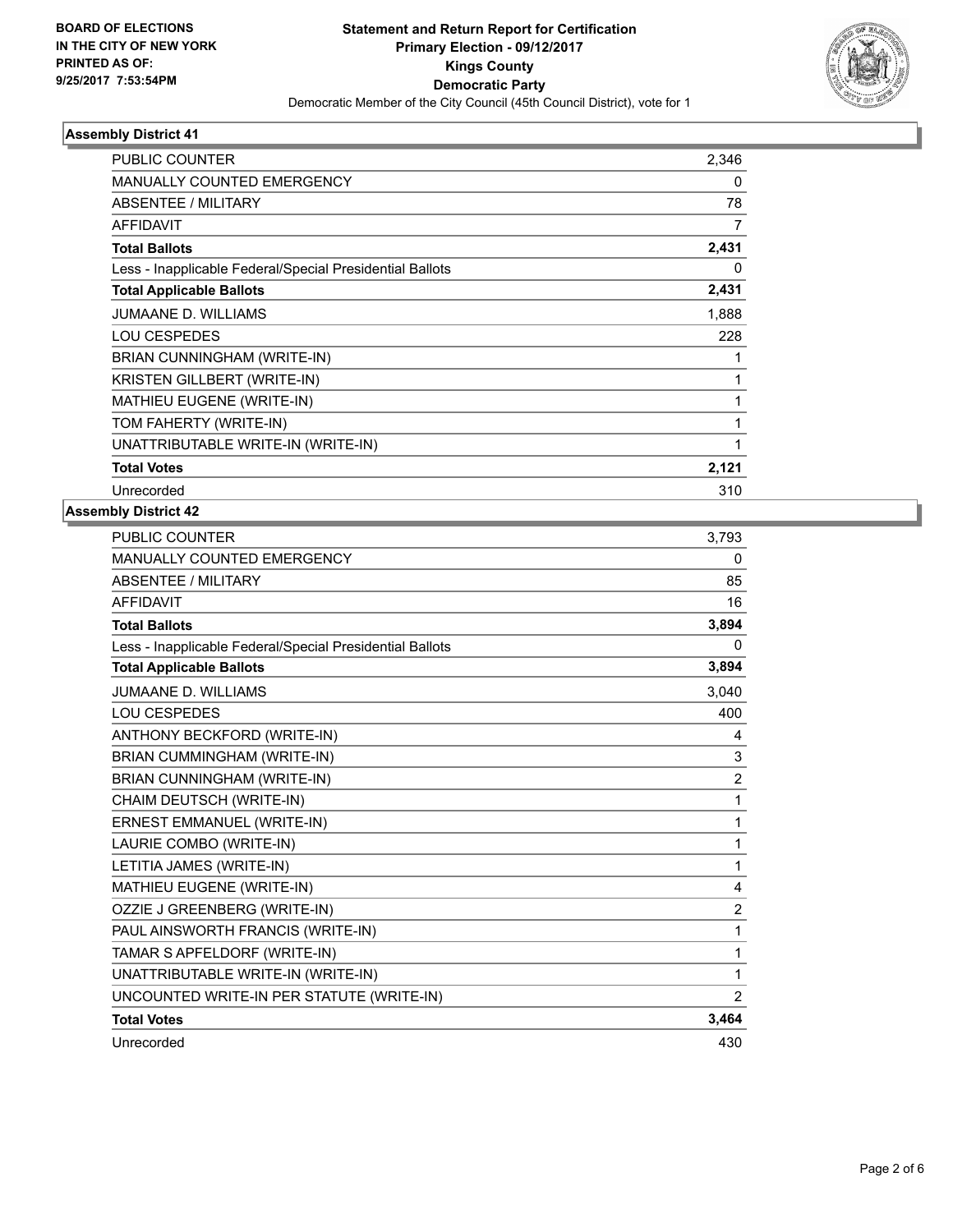

## **Assembly District 44**

| <b>PUBLIC COUNTER</b>                                    | 395 |
|----------------------------------------------------------|-----|
| <b>MANUALLY COUNTED EMERGENCY</b>                        |     |
| ABSENTEE / MILITARY                                      | 10  |
| <b>AFFIDAVIT</b>                                         | 3   |
| <b>Total Ballots</b>                                     | 409 |
| Less - Inapplicable Federal/Special Presidential Ballots | 0   |
| <b>Total Applicable Ballots</b>                          | 409 |
| JUMAANE D. WILLIAMS                                      | 242 |
| <b>LOU CESPEDES</b>                                      | 73  |
| BRIAN CUNNINGHAM (WRITE-IN)                              | 2   |
| MARDECHAI DECKELBAUN (WRITE-IN)                          | 1   |
| <b>MATHIEU EUGENE (WRITE-IN)</b>                         | 1   |
| PIA RAYMOND (WRITE-IN)                                   | 1   |
| UNATTRIBUTABLE WRITE-IN (WRITE-IN)                       | 2   |
| <b>Total Votes</b>                                       | 322 |
| Unrecorded                                               | 87  |

#### **Assembly District 48**

| <b>PUBLIC COUNTER</b>                                    | 190 |
|----------------------------------------------------------|-----|
| <b>MANUALLY COUNTED EMERGENCY</b>                        | 0   |
| ABSENTEE / MILITARY                                      | 6   |
| AFFIDAVIT                                                | 1   |
| <b>Total Ballots</b>                                     | 197 |
| Less - Inapplicable Federal/Special Presidential Ballots | 0   |
| <b>Total Applicable Ballots</b>                          | 197 |
| <b>JUMAANE D. WILLIAMS</b>                               | 83  |
| <b>LOU CESPEDES</b>                                      | 47  |
| BEN-SIYON YERUSNALAYIM (WRITE-IN)                        | 1   |
| CHAIM DEUTSCH (WRITE-IN)                                 | 3   |
| <b>Total Votes</b>                                       | 134 |
| Unrecorded                                               | 63  |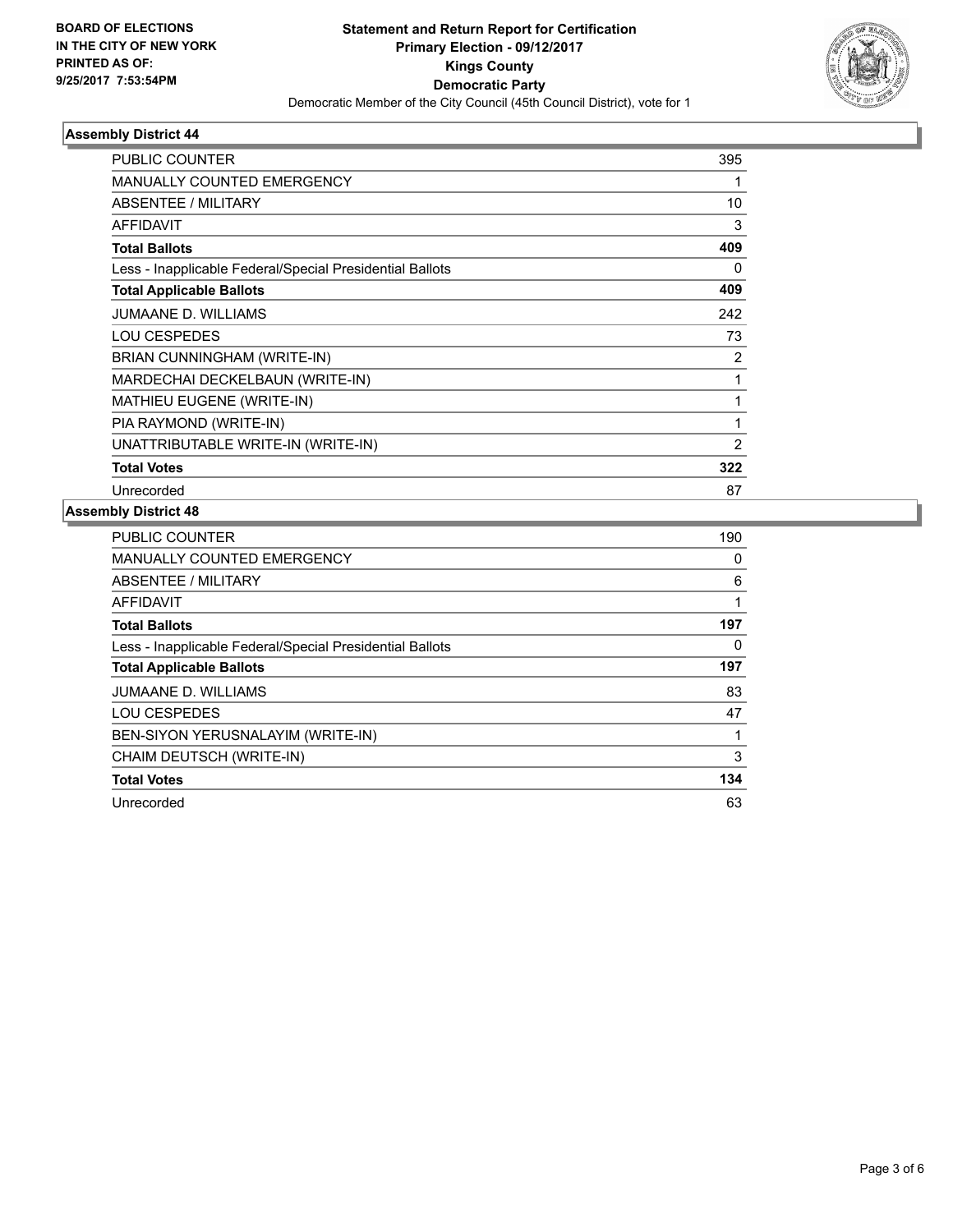

## **Assembly District 58**

| <b>PUBLIC COUNTER</b>                                    | 3,913 |
|----------------------------------------------------------|-------|
| MANUALLY COUNTED EMERGENCY                               | 0     |
| <b>ABSENTEE / MILITARY</b>                               | 71    |
| AFFIDAVIT                                                | 10    |
| <b>Total Ballots</b>                                     | 3,994 |
| Less - Inapplicable Federal/Special Presidential Ballots | 0     |
| <b>Total Applicable Ballots</b>                          | 3,994 |
| <b>JUMAANE D. WILLIAMS</b>                               | 3,521 |
| LOU CESPEDES                                             | 180   |
| ALICIA SAMUEL (WRITE-IN)                                 | 1     |
| BRIAN CHRISTOPHER A CUNNINGHAM (WRITE-IN)                | 1     |
| CORY BODNOST (WRITE-IN)                                  | 1     |
| CORY PROVOST (WRITE-IN)                                  | 3     |
| DANIELLE CASTOR (WRITE-IN)                               | 1     |
| HENRY BITTLE (WRITE-IN)                                  | 1     |
| <b>INEZ BARON (WRITE-IN)</b>                             | 1     |
| MOREEN KING (WRITE-IN)                                   | 1     |
| UNATTRIBUTABLE WRITE-IN (WRITE-IN)                       | 1     |
| UNCOUNTED WRITE-IN PER STATUTE (WRITE-IN)                | 1     |
| <b>Total Votes</b>                                       | 3,713 |
| Unrecorded                                               | 281   |

#### **Assembly District 59**

| <b>PUBLIC COUNTER</b>                                    | 287 |
|----------------------------------------------------------|-----|
| <b>MANUALLY COUNTED EMERGENCY</b>                        | 0   |
| ABSENTEE / MILITARY                                      | 3   |
| AFFIDAVIT                                                | 2   |
| <b>Total Ballots</b>                                     | 292 |
| Less - Inapplicable Federal/Special Presidential Ballots | 0   |
| <b>Total Applicable Ballots</b>                          | 292 |
| <b>JUMAANE D. WILLIAMS</b>                               | 234 |
| <b>LOU CESPEDES</b>                                      | 20  |
| ERNEST EMMANUEL (WRITE-IN)                               |     |
| UNATTRIBUTABLE WRITE-IN (WRITE-IN)                       | 1   |
| <b>Total Votes</b>                                       | 256 |
| Unrecorded                                               | 36  |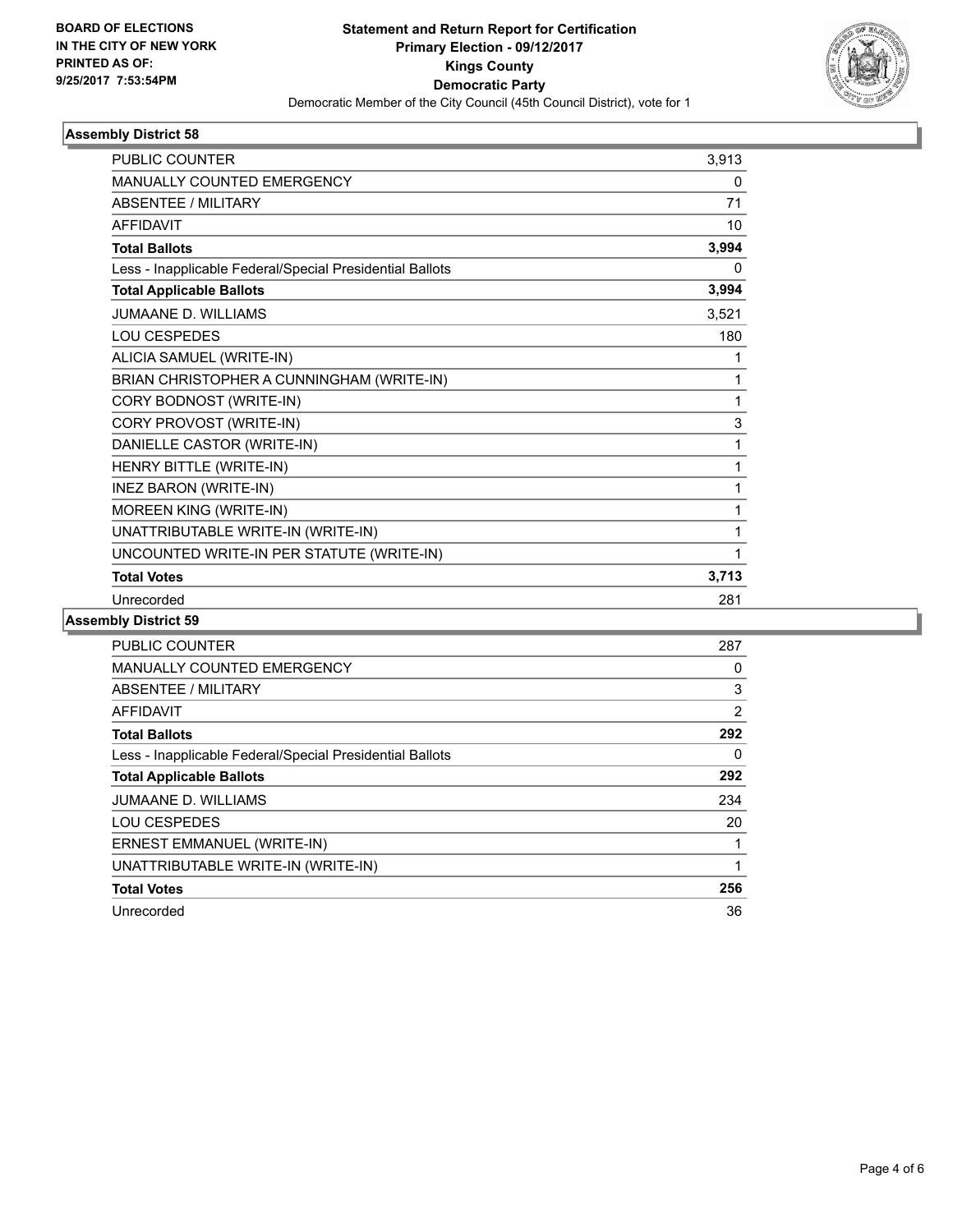

## **Total for Democratic Member of the City Council (45th Council District) - Kings County**

| <b>PUBLIC COUNTER</b>                                    | 10,924 |
|----------------------------------------------------------|--------|
| <b>MANUALLY COUNTED EMERGENCY</b>                        | 1      |
| <b>ABSENTEE / MILITARY</b>                               | 253    |
| AFFIDAVIT                                                | 39     |
| <b>Total Ballots</b>                                     | 11,217 |
| Less - Inapplicable Federal/Special Presidential Ballots | 0      |
| <b>Total Applicable Ballots</b>                          | 11,217 |
| <b>JUMAANE D. WILLIAMS</b>                               | 9,008  |
| <b>LOU CESPEDES</b>                                      | 948    |
| ALICIA SAMUEL (WRITE-IN)                                 | 1      |
| ANTHONY BECKFORD (WRITE-IN)                              | 4      |
| BEN-SIYON YERUSNALAYIM (WRITE-IN)                        | 1      |
| BRIAN CHRISTOPHER A CUNNINGHAM (WRITE-IN)                | 1      |
| BRIAN CUMMINGHAM (WRITE-IN)                              | 3      |
| BRIAN CUNNINGHAM (WRITE-IN)                              | 5      |
| CHAIM DEUTSCH (WRITE-IN)                                 | 4      |
| CORY BODNOST (WRITE-IN)                                  | 1      |
| CORY PROVOST (WRITE-IN)                                  | 3      |
| DANIELLE CASTOR (WRITE-IN)                               | 1      |
| ERNEST EMMANUEL (WRITE-IN)                               | 2      |
| HENRY BITTLE (WRITE-IN)                                  | 1      |
| INEZ BARON (WRITE-IN)                                    | 1      |
| KRISTEN GILLBERT (WRITE-IN)                              | 1      |
| LAURIE COMBO (WRITE-IN)                                  | 1      |
| LETITIA JAMES (WRITE-IN)                                 | 1      |
| MARDECHAI DECKELBAUN (WRITE-IN)                          | 1      |
| MATHIEU EUGENE (WRITE-IN)                                | 6      |
| MOREEN KING (WRITE-IN)                                   | 1      |
| OZZIE J GREENBERG (WRITE-IN)                             | 2      |
| PAUL AINSWORTH FRANCIS (WRITE-IN)                        | 1      |
| PIA RAYMOND (WRITE-IN)                                   | 1      |
| TAMAR S APFELDORF (WRITE-IN)                             | 1      |
| TOM FAHERTY (WRITE-IN)                                   | 1      |
| UNATTRIBUTABLE WRITE-IN (WRITE-IN)                       | 6      |
| UNCOUNTED WRITE-IN PER STATUTE (WRITE-IN)                | 3      |
| <b>Total Votes</b>                                       | 10,010 |
| Unrecorded                                               | 1,207  |